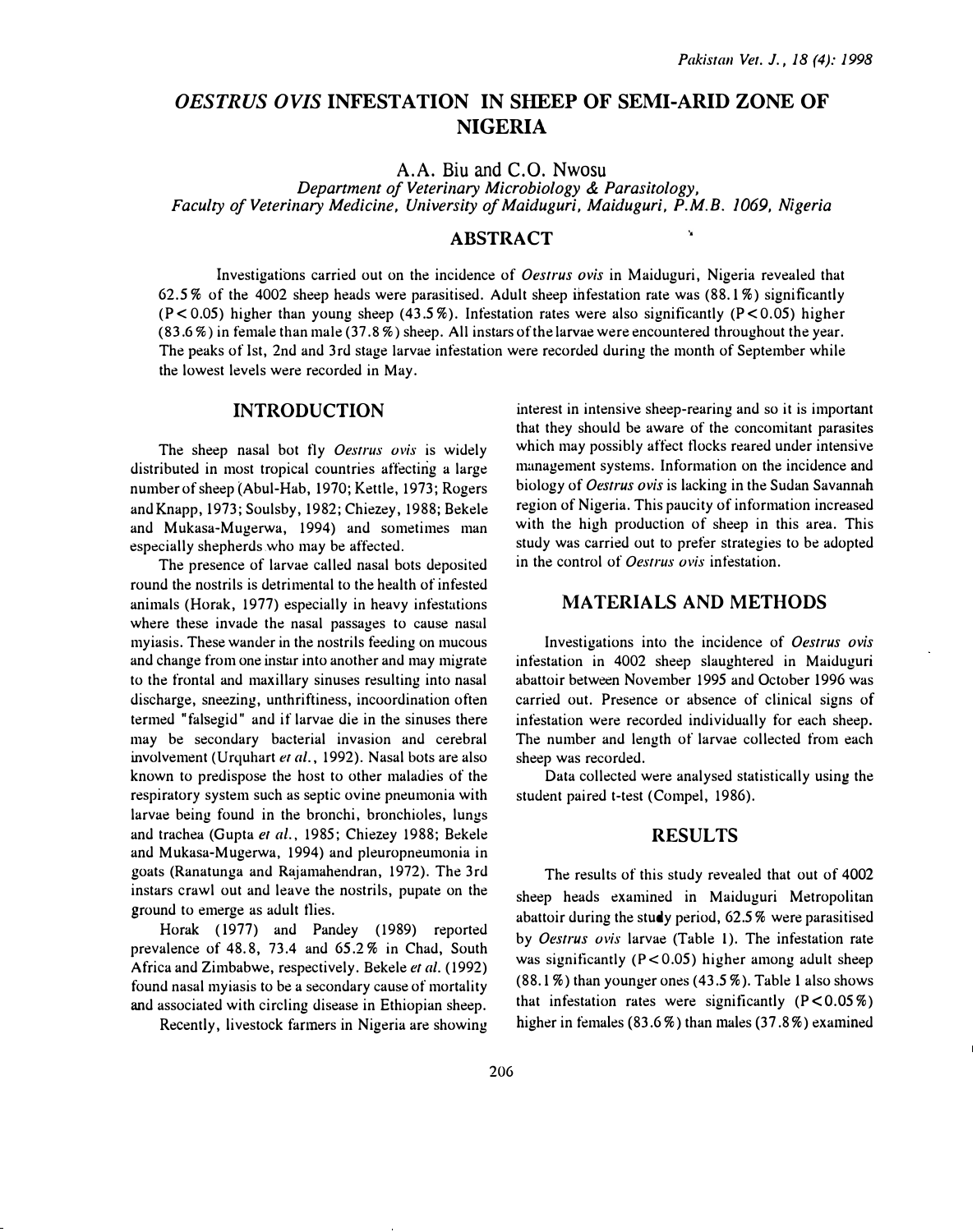and Balami breed of sheep also showed significantly  $(P<0.05)$  higher incidence (88%) of infestation than the other breeds encountered in this area.

The monthly incidence of infestation with O. ovis larvae shown in Table 2 indicates that the month of October has the highest peak of infestation (87.3%) followed by July and November with 75.1 and 73.3%,  $\sqrt{r}$ espectively while the month of February, has the lowest peak incidence (50%) of infestation.

Table 3 shows the stage-wise larval distribution for 0. ovis with incidence of 40.8, 47 and 12.2% for 1st, 2nd and 3rd stage instars, respectively for sheep with peak levels in September and lowest levels in May.

Table 2: Monthly incidence of infestation with Oestrus ovis larvae in sheep examined at Maiduguri abattoir.

| Month     | N   | Animals infested |         |  |
|-----------|-----|------------------|---------|--|
|           |     | Number           | Percent |  |
| November  | 300 | 220              | 73.3    |  |
| December  | 280 | 180              | 64.3    |  |
| January   | 380 | 200              | 52.6    |  |
| February  | 400 | 200              | 50.0    |  |
| March     | 350 | 210              | 60.0    |  |
| April     | 360 | 190              | 52.8    |  |
| May       | 270 | 140              | 51.9    |  |
| June      | 280 | 160              | 57.1    |  |
| July      | 400 | 300              | 75.0    |  |
| August    | 370 | 230              | 62.2    |  |
| September | 360 | 250              | 69.4    |  |
| October   | 250 | 220              | 88.0    |  |

Table 1: Incidence of *Oestrus ovis* larvae infestation according to age, sex and breed of sheep examined at Maiduguri.

|             | Total animals | ( %)<br>No      | Total No. of larvae | P < 0.05 |
|-------------|---------------|-----------------|---------------------|----------|
|             | Examined      | Animal infested | Recorded            |          |
| All animals | 4002          | 2500(62.5)      | 5558                |          |
| Age         |               |                 |                     |          |
| Young       | 2300          | 1000(43.5)      | 2058                | P < 0.05 |
| Adult       | 1702          | 1500 (88.1)     | 3500                |          |
| Sex         |               |                 |                     |          |
| Male        | 1850          | 700 (37.8)      | 1700                | P < 0.05 |
| Female      | 2152          | 1800 (83.6)     | 3858                |          |
| Breed       |               |                 |                     |          |
| Balami      | 1000          | 880 (88.0)      | 1852                |          |
| Uda         | 980           | 420 (42.9)      | 1106                | P < 0.05 |
| Yankassa    | 2022          | 1200 (59.4)     | 2600                |          |

#### Table 3: Monthly distribution of different larval stages in sheep.

| Month     | Total no. of larvae recorded stagewise in sheep |              |             | Total No. of All<br>Stages recorded | Mean No. of<br>recovered per animal |
|-----------|-------------------------------------------------|--------------|-------------|-------------------------------------|-------------------------------------|
|           | Ist                                             | 2nd          | 3rd         |                                     |                                     |
| November  | 190                                             | 240          | 30          | 460                                 | 2.1                                 |
| December  | 100                                             | 220          | 40          | 360                                 | 2.0                                 |
| January   | 140                                             | 300          | 80          | 520                                 | 2.6                                 |
| February  | 160                                             | 230          | 110         | 500                                 | 2.6                                 |
| March     | 170                                             | 280          | 10          | 460                                 | 2.2                                 |
| April     | 140                                             | 180          | 80          | 400                                 | 2.1                                 |
| May       | 100                                             | 150          | 50          | 300                                 | 2.1                                 |
| June      | 140                                             | 160          | 40          | 340                                 | 2.1                                 |
| July      | 300                                             | 250          | 80          | 630                                 | 2.1                                 |
| August    | 320                                             | 160          | 40          | 520                                 | 2.3                                 |
| September | 310                                             | 208          | 90          | 608                                 | 2.4                                 |
| October   | 195                                             | 235          | 30          | 460                                 | 2.1                                 |
| Total     | $2265(40.8\%)$                                  | 2613 (47.0%) | 680 (12.2%) | 5558                                | 2.2                                 |